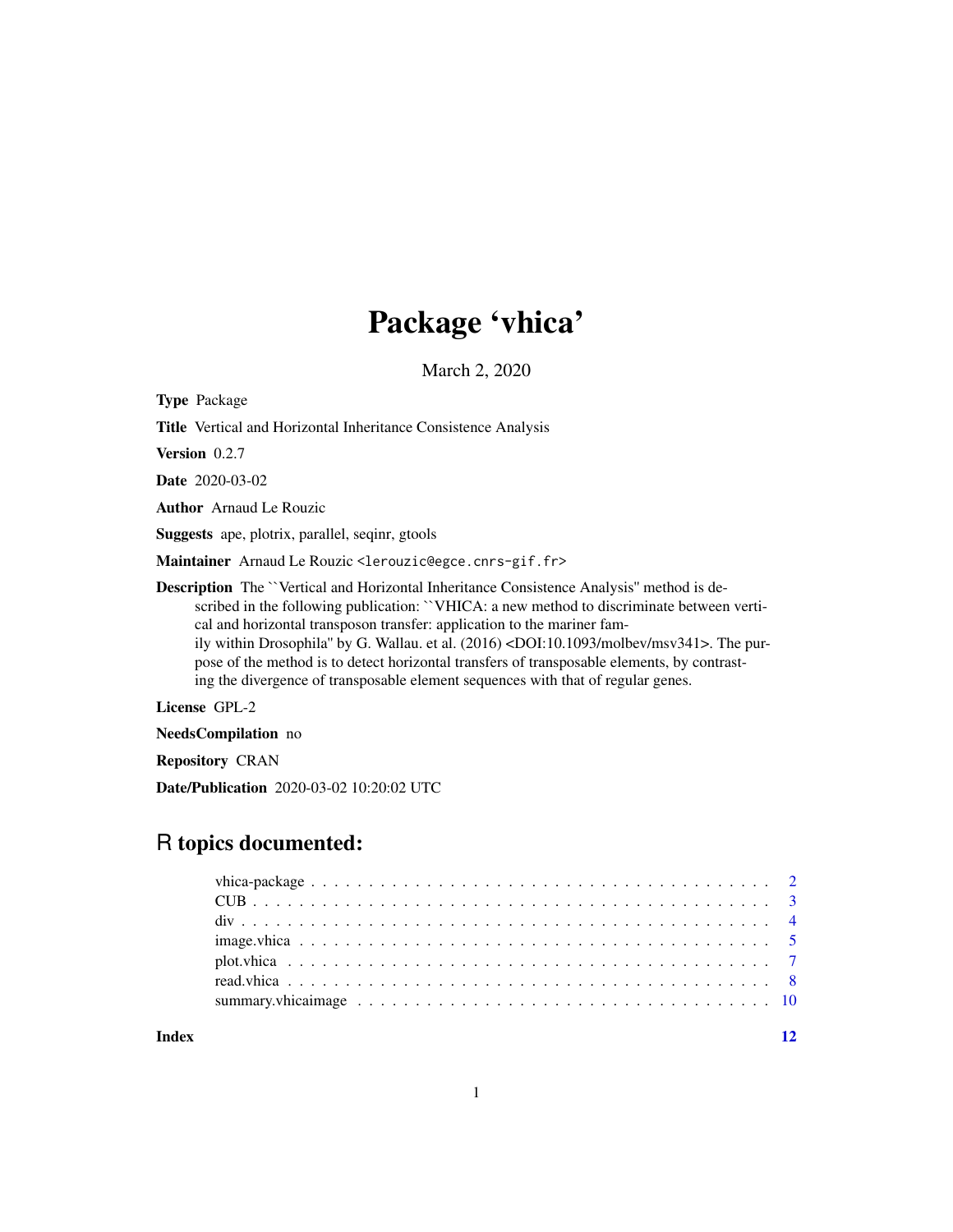The package implements the VHICA method described in Wallau et al. (in prep). The purpose of the method is to detect horizontal transfers of transposable elements, by contrasting the divergence of transposable element sequences with that of regular genes. Two files should be provided, for both a set of reference genes and transposable element sequences: (i) pairwise divergence across species (e.g., dS), (ii) codon usage bias for all genes and elements in all species.

#### Details

| Package: | vhica    |
|----------|----------|
| Type:    | Package  |
| License: | $GPL-v2$ |

This package contains three main functions.

- [read.vhica](#page-7-1): reads sequence files and generates an object of class vhica that will be used for further analysis.
- [plot.vhica](#page-6-1): plots the VHICA regression between two species, and displays how far transposable elements (or any kind of other sequences) are from the reference genes.
- image. vhica: plots the consistency of a specific element across all species, which makes it possible to build evolutionary scenarios.

In addition, it provides tools to calculate [div](#page-3-1)ergence  $\left(\frac{div}{v}\right)$  and codon usage bias ([CUB](#page-2-1)), which are necessary to apply the VHICA method.

#### Author(s)

Implementation: Arnaud Le Rouzic <lerouzic@egce.cnrs-gif.fr> Scientists who designed the method: Gabriel Wallau, Aurélie Hua-Van, Arnaud Le~Rouzic.

Maintainer: Arnaud Le Rouzic <lerouzic@egce.cnrs-gif.fr>

#### References

Gabriel Luz Wallau, Arnaud Le Rouzic, Pierre Capy, Elgion Loreto, Aurélie Hua-Van. VHICA: A new method to discriminate between vertical and horizontal transposon transfer: application to the mariner family within Drosophila. Molecular biology and evolution 33 (4), 1094-1109.

```
file.cb <- system.file("extdata", "mini-cbias.txt", package="vhica")
file.div <- system.file("extdata", "mini-div.txt", package="vhica")
```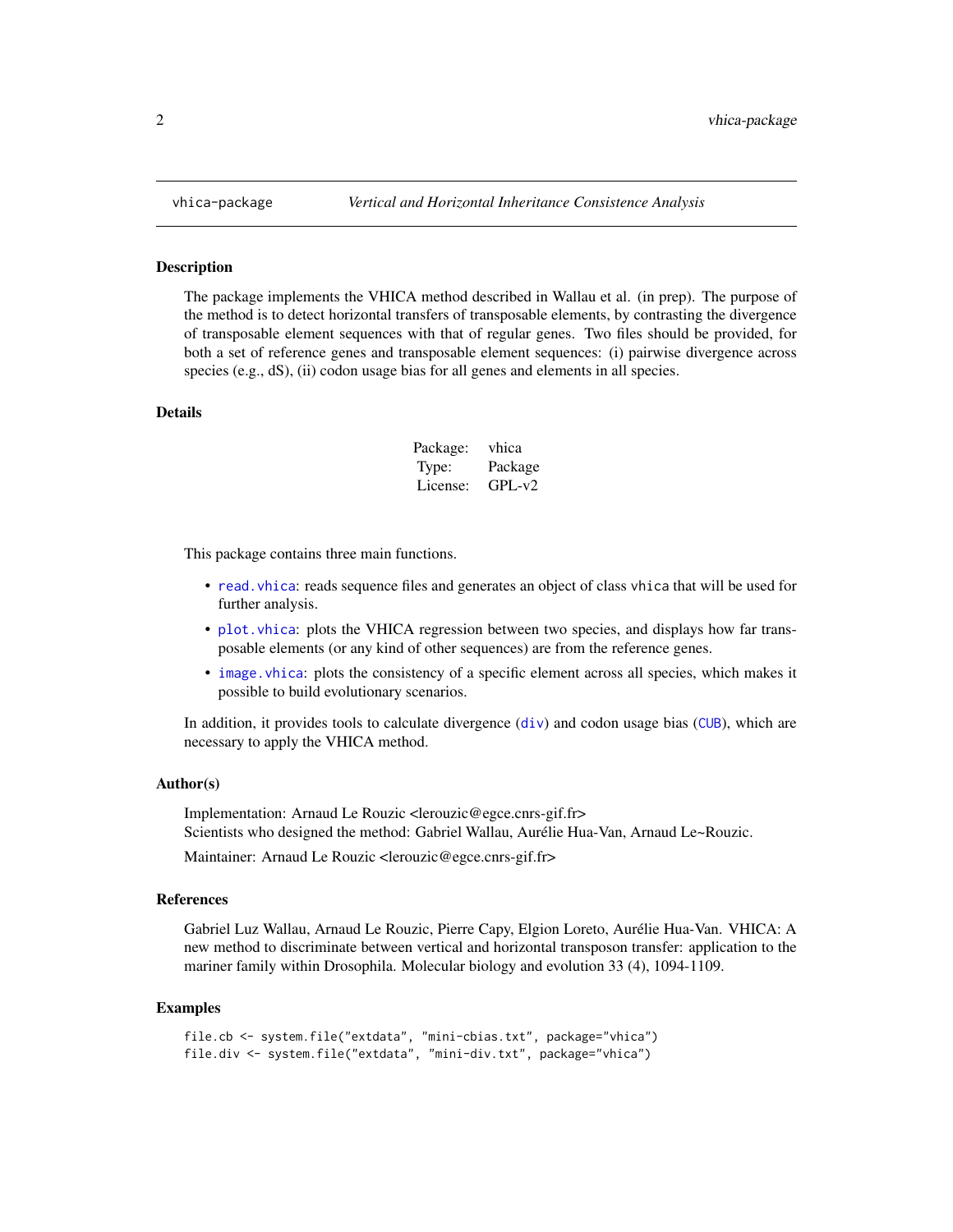```
file.tree <- if(require("ape")) system.file("extdata", "phylo.nwk", package="vhica") else NULL
vc <- read.vhica(cb.filename=file.cb, div.filename=file.div)
plot(vc, "dere", "dana")
im <- image(vc, "mellifera:6", treefile=file.tree, skip.void=TRUE)
summary(im)
```
CUB *Computes the Codon Usage Bias of DNA sequences*

#### Description

The function reads aligned sequences in a fasta file and estimates the codon usage bias for each sequence. Several methods exist to estimate CUB; so far, only the "Effective Number of Codons" (ENC) calculation is available.

#### Usage

 $CUB(file = NULL, sequence = NULL, method = "ENC")$ 

#### Arguments

| file     | FASTA file in which aligned sequences are stored.                                                    |
|----------|------------------------------------------------------------------------------------------------------|
| sequence | Alternatively, the result of seginr::read.fasta.                                                     |
| method   | The method used to compute CUB. "ENC": Effective Number of Codons, as<br>described in Wright (1990). |

#### Value

A named vector of CUB scores. Names correspond to sequence names in the dataset.

#### Author(s)

Aurelie Hua-Van and Arnaud Le Rouzic.

#### References

Wright, F. (1990). The 'effective number of codons' used in a gene. Gene, 87(1), 23-29.

#### See Also

[div](#page-3-1)

```
seq.file <- system.file("extdata/Genes", "Amd.fas", package="vhica")
CUB(seq.file)
```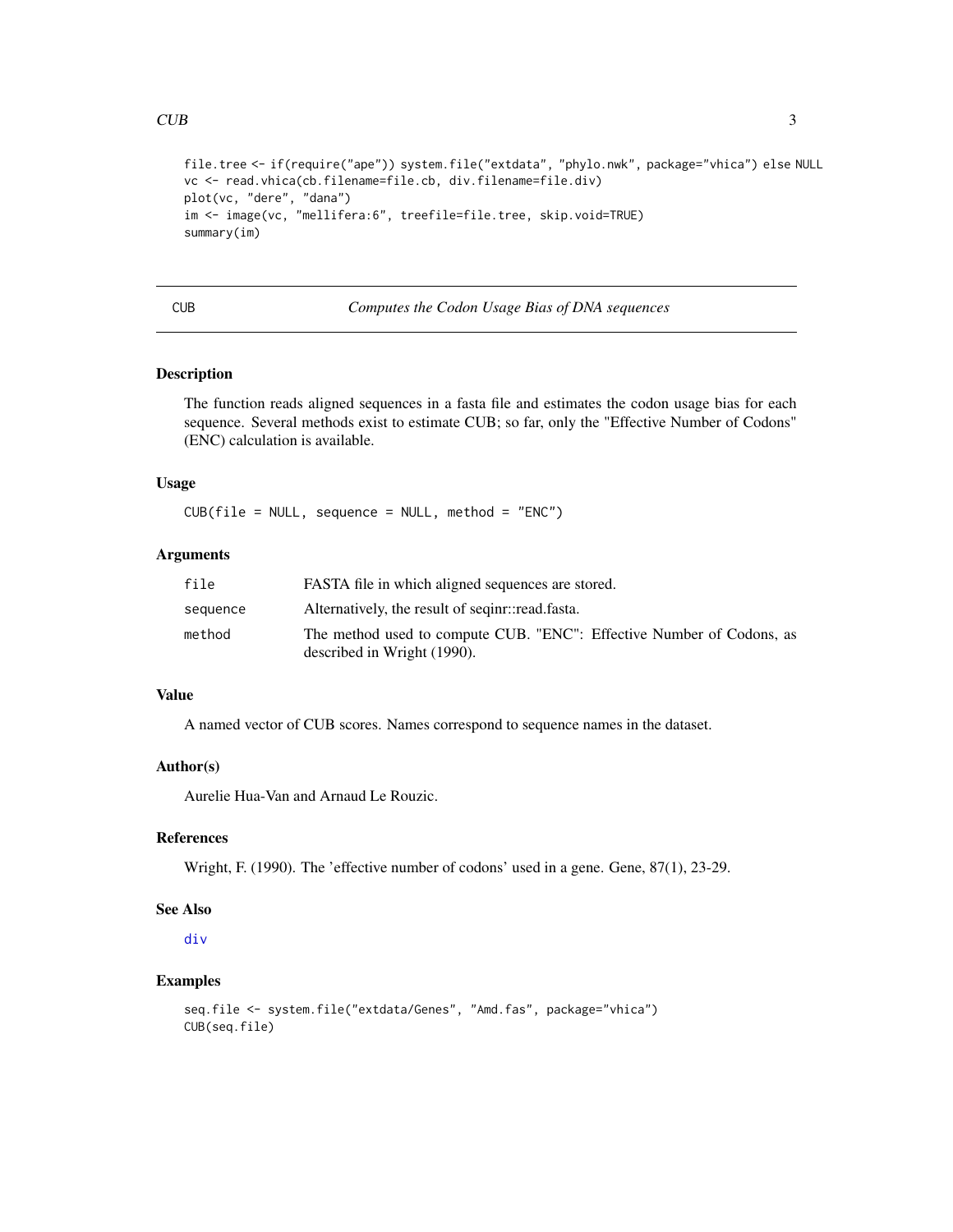<span id="page-3-1"></span><span id="page-3-0"></span>The divergence between DNA sequences can be synonymous (neutral) or non-synonymous. Synonymous differences are generally considered as a better proxy for evolutionary divergence, as it is not affected by selection. This function computes the synonymous divergence between sequences.

#### Usage

```
div(file = NULL, sequence = NULL, sqs = NULL, method = "LWL85",
pairwise = TRUE, max.lim = 3)
```
#### Arguments

| file     | FASTA file in which aligned sequences are stored.                                                                                                                                                                                                                                                                                                                                                        |
|----------|----------------------------------------------------------------------------------------------------------------------------------------------------------------------------------------------------------------------------------------------------------------------------------------------------------------------------------------------------------------------------------------------------------|
| sequence | Alternatively, the result of seginr::read.fasta.                                                                                                                                                                                                                                                                                                                                                         |
| sqs      | Vector of sequence names to be compared. If not provided, all pairwise compar-<br>isons will be performed.                                                                                                                                                                                                                                                                                               |
| method   | Method used to compute the divergence. So far, only the LWL85 method (from<br>Li et al. 1985).                                                                                                                                                                                                                                                                                                           |
| pairwise | Boolean: should the divergence be calculated for each pair of sequences or<br>on the whole dataset? This is of particular importance when indels (gaps) are<br>present in sequences, as codons with gaps are generally discarded by most meth-<br>ods. Setting this option to TRUE is thus more likely to give accurate results with<br>multiple-gap sequences, but the calculation will also be slower. |
| max.lim  | Maximum value for divergence. Depending on the algorithm, various correc-<br>tions can bring the divergence value above 100%. Values larger than max. lim<br>will be replaced by NAs, as they can be problematic for further statistical tests.                                                                                                                                                          |

#### Details

The LWL85 method is a wrapper around the kaks function from the seqinr package.

#### Value

A 3-column data frame with the following fields:

- div: The divergence score
- sq1: The first sequence in the comparison
- sq2: The second sequence in the comparison

### Author(s)

Aurelie Hua-Van and Arnaud Le Rouzic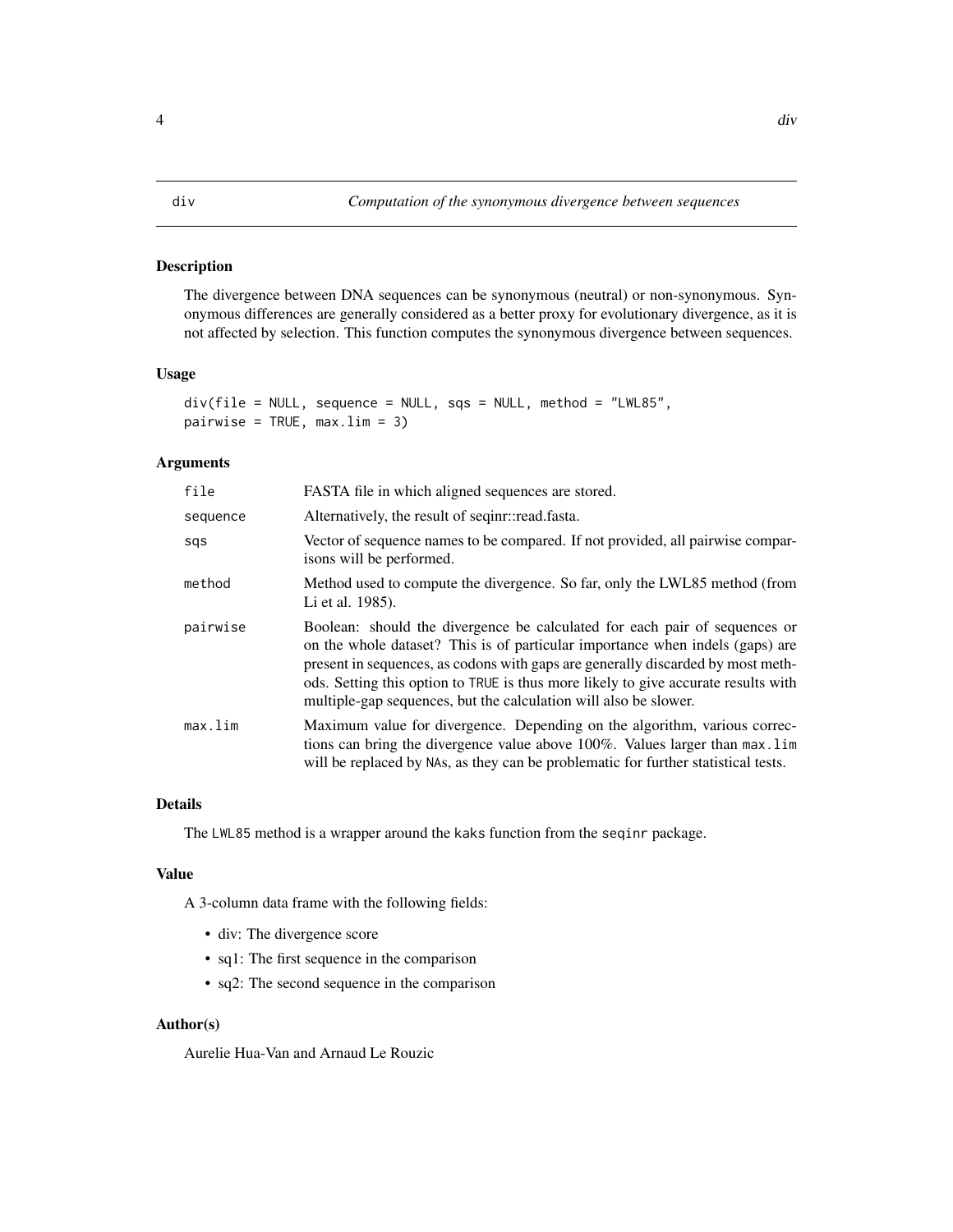#### <span id="page-4-0"></span>image. vhica 5

#### References

Li, W. H., Wu, C. I., & Luo, C. C. (1985). A new method for estimating synonymous and nonsynonymous rates of nucleotide substitution considering the relative likelihood of nucleotide and codon changes. Molecular biology and evolution, 2(2), 150-174.

#### See Also

**[CUB](#page-2-1)** 

#### Examples

```
seq.file <- system.file("extdata/Genes", "Amd.fas", package="vhica")
div(seq.file)
```
<span id="page-4-1"></span>image.vhica *Consistency matrix for a transposable element in the VHICA analysis.*

#### Description

This function plots a composite figure summarizing the evolutionary properties of a transposable element in a group of related species. Discrepancies may indicate horizontal transfers.

#### Usage

```
## S3 method for class 'vhica'
image(x, element = "", H1.test = "bilat", treefile = NULL,skip.void = FALSE, species = NULL, p. threshold = 0.05,
p.adjust.method = "bonferroni", ncolors = 1024,
main = element, threshcol=0.1, colsqueeze=1, ...)
```
#### Arguments

| $\mathsf{x}$ | An object of class vhica, created by the function read. vhica.                                                                                                                                                            |
|--------------|---------------------------------------------------------------------------------------------------------------------------------------------------------------------------------------------------------------------------|
| element      | The name of the transposable element, as specified in the data files. If the ele-<br>ment is not present in the data, the program halts.                                                                                  |
| H1.test      | A value among "bilat", "lower", or "greater".                                                                                                                                                                             |
| treefile     | A Newick file containing a phylogenetic tree. Species names in the tree need to<br>match the data. If absent, the figure will not display the phylogenetic relation-<br>ship (which makes the interpretation impossible). |
| skip.void    | Whether or not the figure should show species that do not contain the transpos-<br>able element.                                                                                                                          |
| species      | A named character vector to display pretty species names. The names of the<br>vector are the real species names (as they will appear in the figure), the content<br>of the vector are species codes as in the data files. |
| p.threshold  | Threshold for the p-value (above which the color gradient increases).                                                                                                                                                     |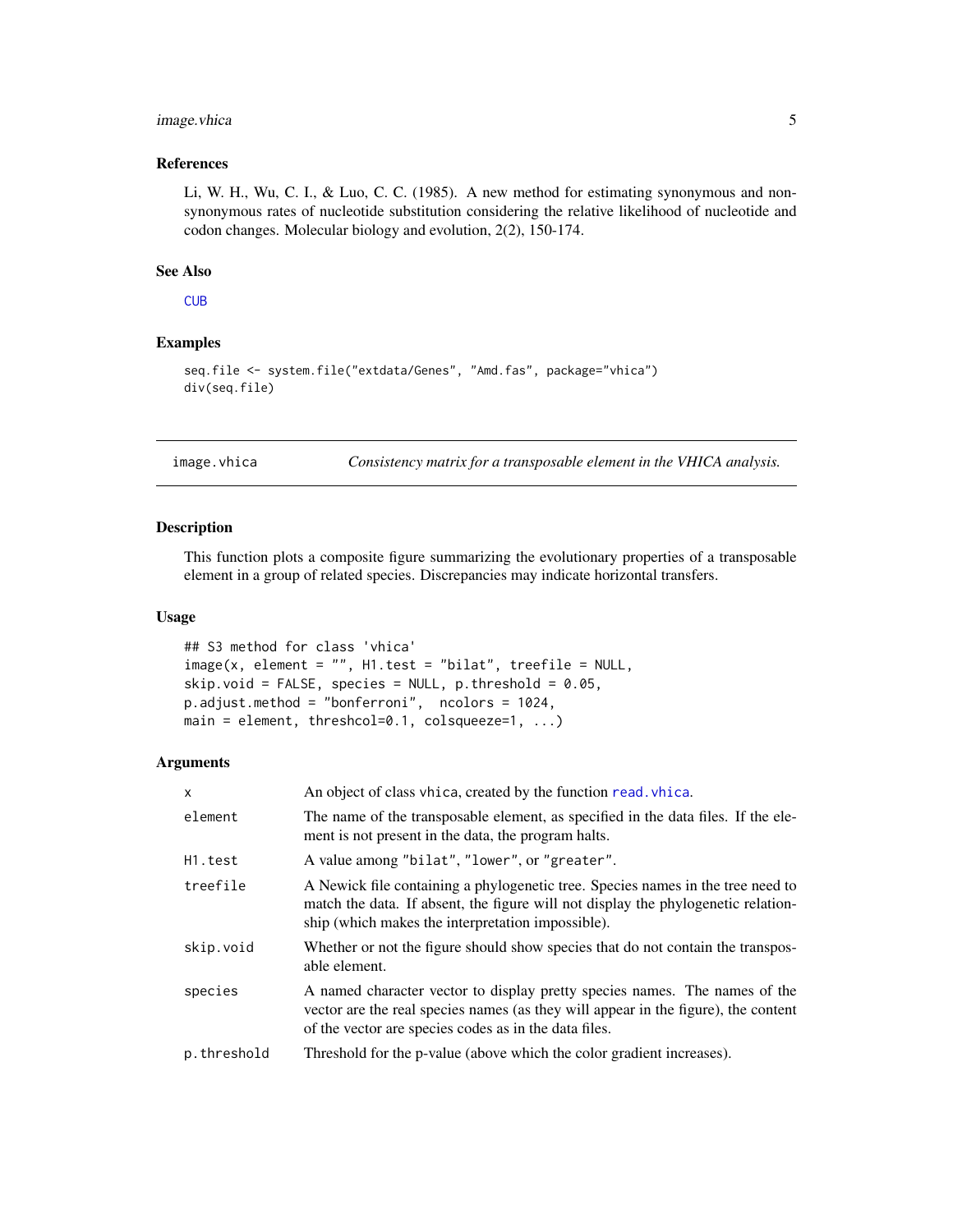<span id="page-5-0"></span>

| p.adjust.method                                                           |
|---------------------------------------------------------------------------|
| As documented in p. adjust.                                               |
| Number of colors in the gradient.                                         |
| Main title of the figure (default: the name of the transposable element). |
| Part of the color spectrum devoted to non-significant values.             |
| Values larger than 1 shrink the color gradient around the threshold.      |
| Further arguments to the generic function image.                          |
|                                                                           |

#### Details

The figure displays in blue TE copies that are more divergent than expected between species, and in red copies that are less divergent than expected. If several lineages of copies are present in a species, the table will be split to display both lineages. Keys for the interpretation of the pattern and the reconstruction of an evolutionary scenario are provided in the original publication.

#### Value

The function returns (invisibly) a list of elements (object of class vhicaimage) which can be used for further analysis: tree contains the phylogenetic tree (object of class "phylo"), species is the vector of species, stats is a matrix of  $log 10(P$ -values) (positive elements are minus  $log 10(P)$ corresponding to positive residuals), codedS is a matrix reminding the divergence rates from the data. Calling the method summary. vhicaimage on this object returns a nicely formatted data frame.

#### Author(s)

Implementation: Arnaud Le Rouzic <lerouzic@legs.cnrs-gif.fr> Scientists who designed the method: Gabriel Wallau, Aurélie Hua-Van, Arnaud Le~Rouzic.

#### References

Gabriel Luz Wallau, Arnaud Le Rouzic, Pierre Capy, Elgion Loreto, Aurélie Hua-Van. VHICA: A new method to discriminate between vertical and horizontal transposon transfer: application to the mariner family within Drosophila. Molecular biology and evolution 33 (4), 1094-1109.

#### See Also

[read.vhica](#page-7-1), [plot.vhica](#page-6-1), [summary.vhicaimage](#page-9-1).

```
file.cb <- system.file("extdata", "mini-cbias.txt", package="vhica")
file.div <- system.file("extdata", "mini-div.txt", package="vhica")
file.tree <- if(require("ape")) system.file("extdata", "phylo.nwk", package="vhica") else NULL
vc <- read.vhica(cb.filename=file.cb, div.filename=file.div)
plot(vc, "dere", "dana")
im <- image(vc, "mellifera:6", treefile=file.tree, skip.void=TRUE)
summary(im)
```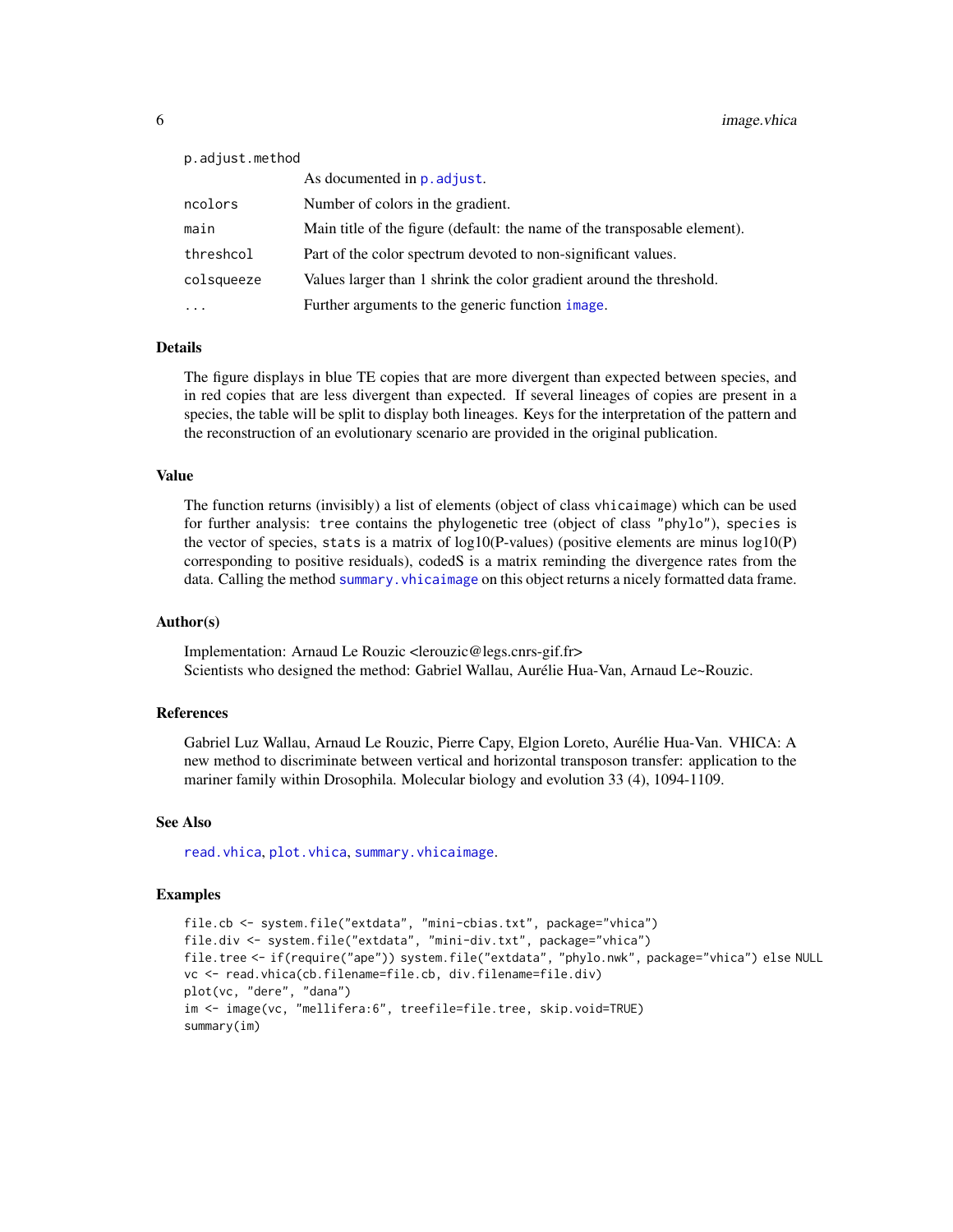<span id="page-6-1"></span><span id="page-6-0"></span>

The VHICA method is based on a contrast between gene divergence and codon usage bias. A regression between divergence and codon usage provides a reference, and sequences of interest (typically, transposable elements) will be compared to the reference genes.

#### Usage

## S3 method for class 'vhica'  $plot(x, sp1 = NULL, sp2 = NULL, ...)$ 

#### Arguments

| X                       | An object of class vhica, created by read. vhica. |
|-------------------------|---------------------------------------------------|
| sp1                     | Name of the first species, as in the data files.  |
| sp2                     | Name of the second species, as in the data files. |
| $\cdot$ $\cdot$ $\cdot$ | Additional options for plot.                      |

#### Details

The resulting figure displays genes as circles, and transposable elements as symbols.

#### Author(s)

Implementation: Arnaud Le Rouzic <lerouzic@legs.cnrs-gif.fr> Scientists who designed the method: Gabriel Wallau, Aurélie Hua-Van, Arnaud Le~Rouzic.

#### References

Gabriel Luz Wallau, Arnaud Le Rouzic, Pierre Capy, Elgion Loreto, Aurélie Hua-Van. VHICA: A new method to discriminate between vertical and horizontal transposon transfer: application to the mariner family within Drosophila. Molecular biology and evolution 33 (4), 1094-1109.

#### See Also

[read.vhica](#page-7-1), [image.vhica](#page-4-1)

```
file.cb <- system.file("extdata", "mini-cbias.txt", package="vhica")
file.div <- system.file("extdata", "mini-div.txt", package="vhica")
file.tree <- if(require("ape")) system.file("extdata", "phylo.nwk", package="vhica") else NULL
vc <- read.vhica(cb.filename=file.cb, div.filename=file.div)
plot(vc, "dere", "dana")
image(vc, "mellifera:6", treefile=file.tree, skip.void=TRUE)
```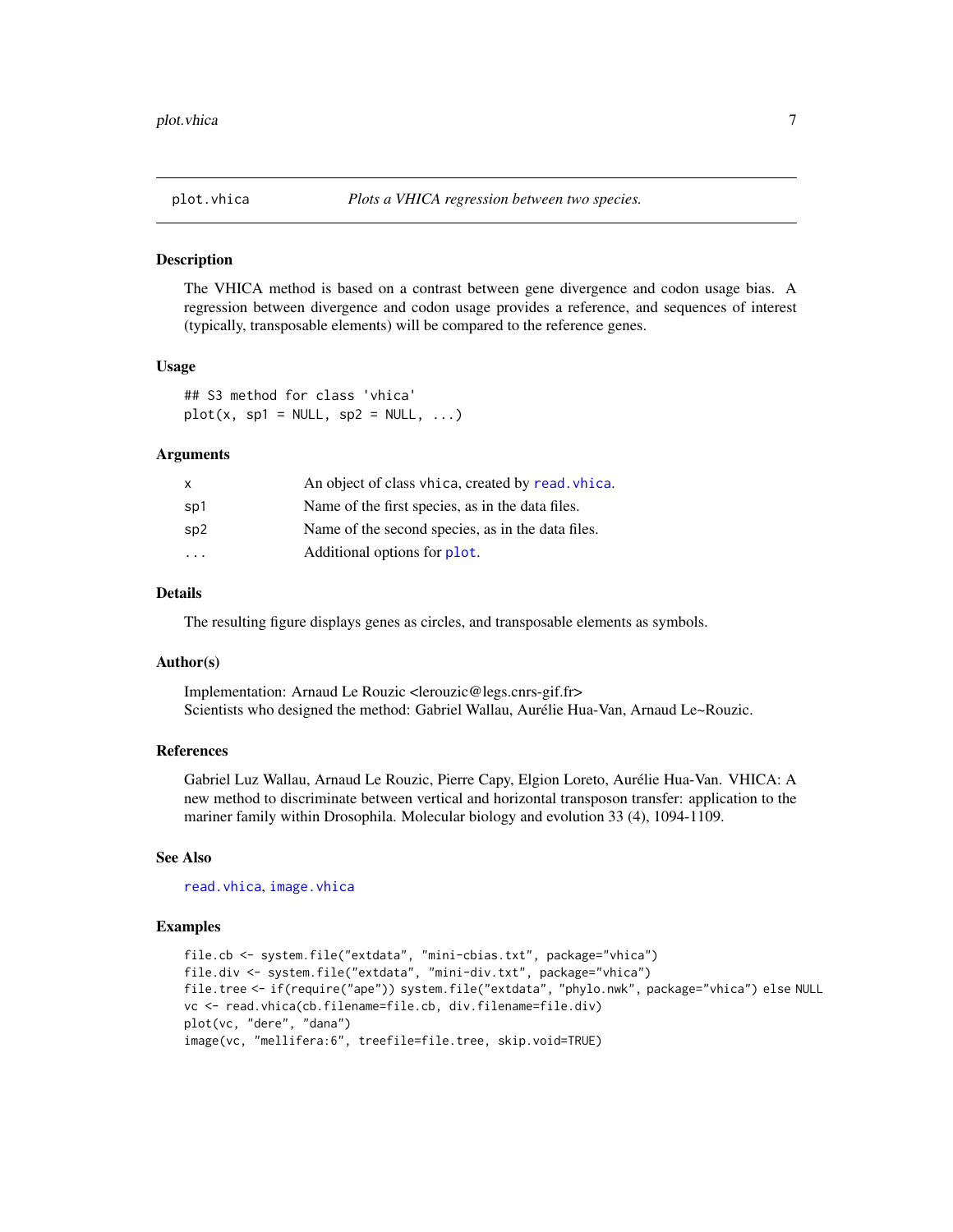The VHICA method relies on two sources of information: (i) the divergence between sequences, and (ii) the codon usage bias. This function reads two data files and creates an object of class vhica that can be further explored by  $plot.$  vhica and image. vhica. Input can be either  $(1)$  two vectors of fasta file names (one for the genes, one for the putatively transfered genes), or (2) already processed files containing codon usage bias and divergence data (see Details).

#### Usage

```
read.vhica(gene.fasta=NULL, target.fasta=NULL,
cb.filename=NULL, div.filename=NULL,
reference = "Gene", divergence = "dS",
CUB.method="ENC", div.method="LWL85", div.pairwise=TRUE,
div.max.lim=3, species.sep="_", gene.sep=".", family.sep=".", ...)
```
#### Arguments

| gene.fasta   | Sequence files (FASTA format) containing the aligned sequences (respecting the<br>translation phase) for all species of the reference genes.                                     |
|--------------|----------------------------------------------------------------------------------------------------------------------------------------------------------------------------------|
| target.fasta | Sequence files (FASTA format) containing the aligned sequence of the puta-<br>tively transfered genes.                                                                           |
| cb.filename  | File name for the codon usage bias data. If FASTA files are provided, this file<br>will be created.                                                                              |
| div.filename | File name for the divergence data. If FASTA files are provided, this file will be<br>created.                                                                                    |
| reference    | Name of the reference type in the codon usage file. Default is "Gene".                                                                                                           |
| divergence   | Name of the divergence column in the divergence file. Default is "dS".                                                                                                           |
| CUB.method   | Method to be used for Codon Usage Bias calculation (see CUB).                                                                                                                    |
| div.method   | Method to be used for divergence calculation (see $div$ ).                                                                                                                       |
| div.pairwise | Whether divergence should be calculated from the whole alignment of between<br>pairs of sequences (see $div$ ).                                                                  |
| div.max.lim  | Maximum divergence score. Estimated divergence much larger than 100% are<br>likely to be problematic and should not be considered.                                               |
| species.sep  | Separator for species (or equivalent) labels in sequence names. Any character<br>string following this separator will be disregarded – be careful about potential<br>duplicates. |
| gene.sep     | Separator for gene names from gene sequence files.                                                                                                                               |
| family.sep   | Separator for target sequence sub-families.                                                                                                                                      |
| .            | Further parameters for the internal function . reference. regression.                                                                                                            |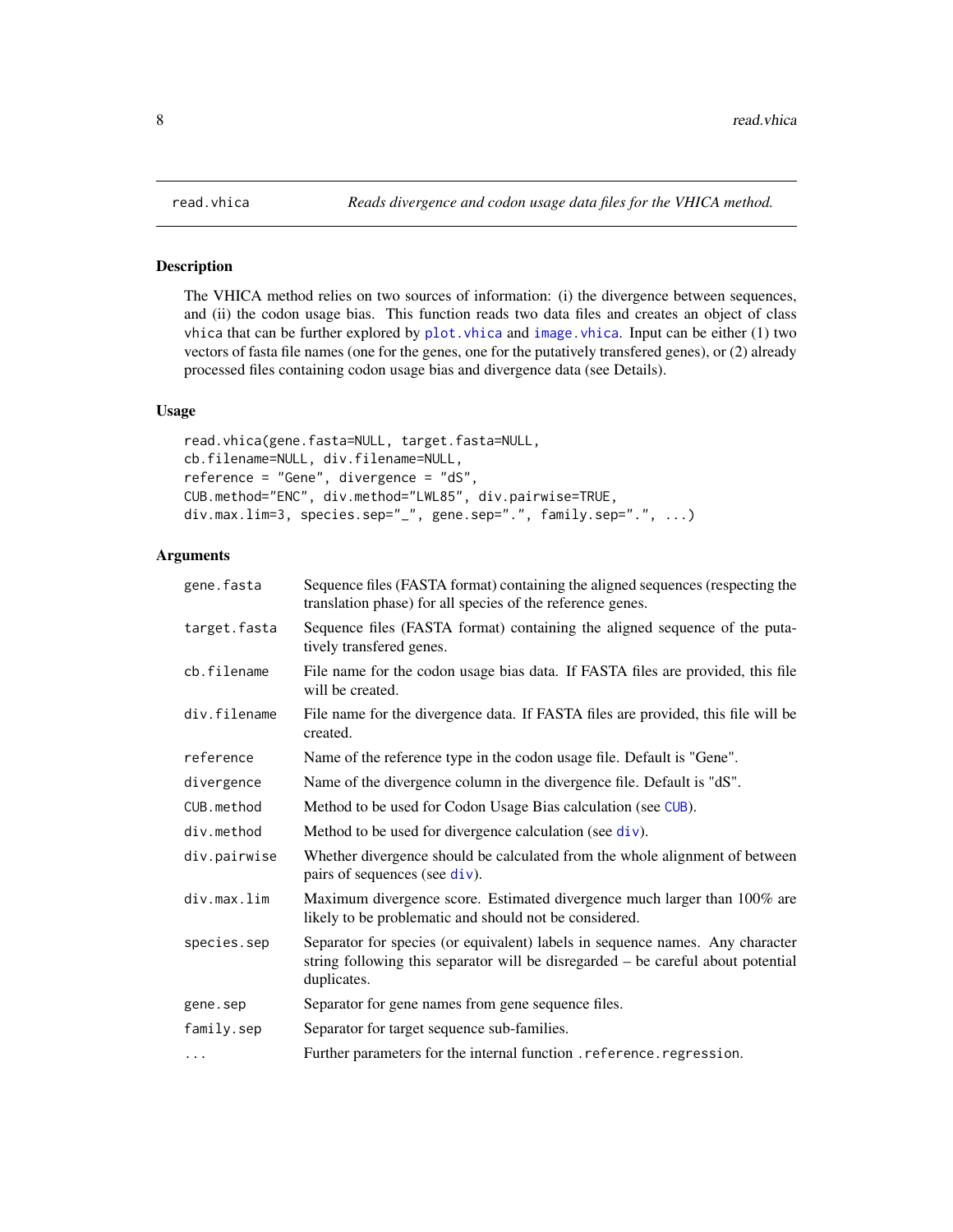#### read.vhica 9

#### Details

Details about CUB and divergence calculations can be found in [CUB](#page-2-1) and [div](#page-3-1). If CUB and/or divergence need to be calculated by an external program, it is possible to provide them in the following format:

• Codon usage bias Example of data file:

|             | Type | sp1  | sp2  | SD3  |
|-------------|------|------|------|------|
| CG4231      | Gene | 42.3 | 51.1 | 47.2 |
| CG2214 Gene |      | 47.2 | 44.9 | 53.2 |
| Pelem1      | -TF  | 36.2 | 47.0 | 44.4 |
|             |      |      |      |      |

- Row names (or first column)sequence index
- Type whether the sequence is a reference (default: Gene) or a focal sequence (transposable element, ...)
- Following columns a measurement of codon bias (ENC, CBI...) for every species
- Divergence Example of data file:

| seq    | dS   | sp1  | sp2  |
|--------|------|------|------|
| CG4231 | 0.84 | Dme1 | Dsim |
| CG4231 | 0.46 | Dme1 | Dana |
| CG4231 | 0.58 | Dsim | Dana |
| CG2214 | 0.10 | Dme1 | Dsim |
|        |      |      |      |

- ...
	- First column (or row names): sequence index
	- Second column: divergence measurement
	- Columns 3 and 4: the pair of species on which the divergence is calculated
	- Row names and Col names are allowed but disregarded

#### Value

The function returns an object of class vhica, a list containing:

- cbias: A codon bias array
- div: The divergence matrix
- reg: The result of all pairwise regressions
- reference: The reference option
- target: The sequence type that is not the reference
- divergence: The divergence option
- family.sep: The character used to indicate TE sub-families

#### Author(s)

Implementation: Arnaud Le Rouzic Scientists who designed the method: Gabriel Wallau, Aurelie Hua-Van, Arnaud Le Rouzic.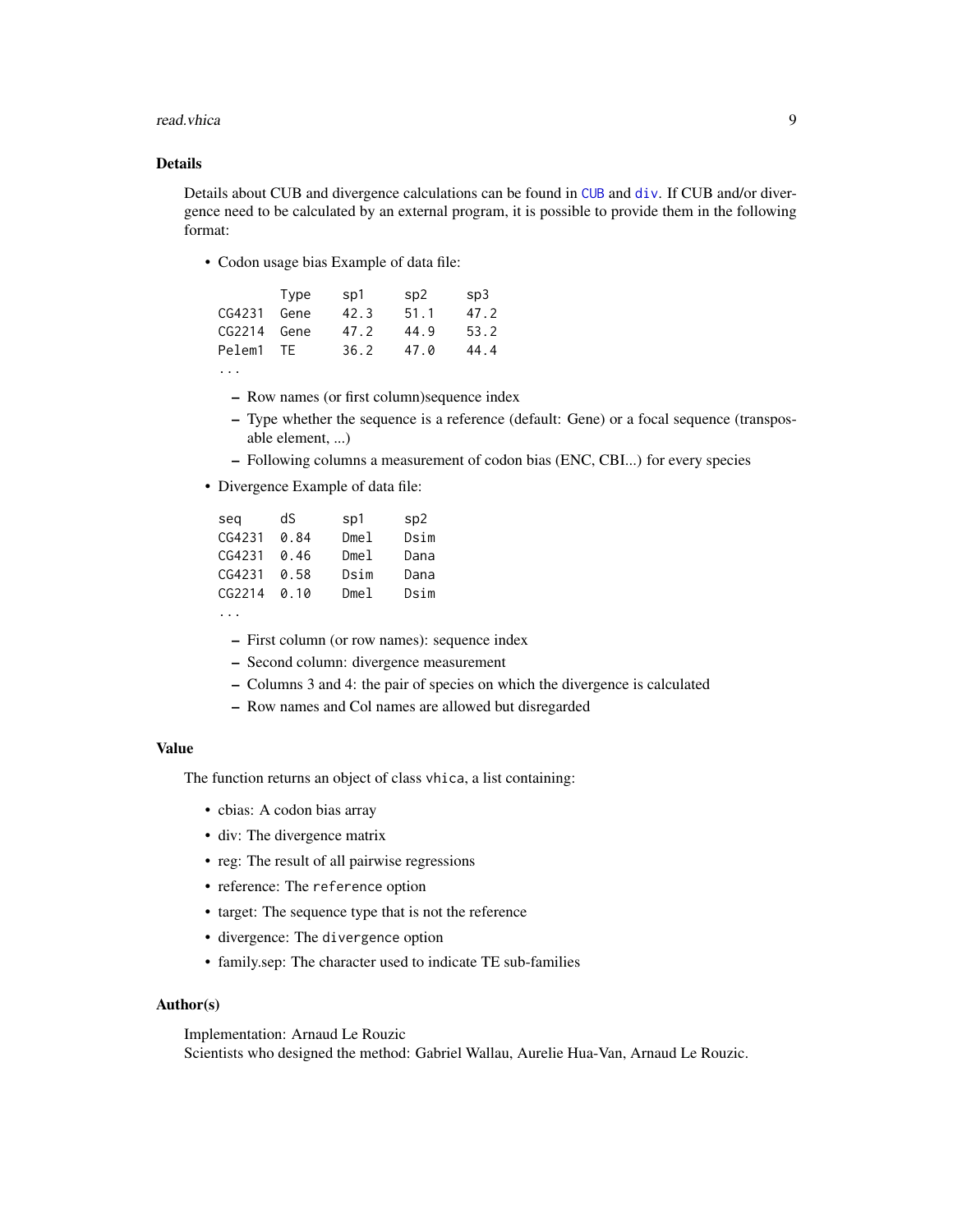#### <span id="page-9-0"></span>References

Gabriel Luz Wallau, Arnaud Le Rouzic, Pierre Capy, Elgion Loreto, Aurelie Hua-Van. VHICA: A new method to discriminate between vertical and horizontal transposon transfer: application to the mariner family within Drosophila. Molecular biology and evolution 33 (4), 1094-1109.

#### See Also

[plot.vhica](#page-6-1), [image.vhica](#page-4-1), [CUB](#page-2-1), [div](#page-3-1)

#### Examples

```
file.cb <- system.file("extdata", "mini-cbias.txt", package="vhica")
file.div <- system.file("extdata", "mini-div.txt", package="vhica")
file.tree <- if(require("ape")) system.file("extdata", "phylo.nwk", package="vhica") else NULL
vc <- read.vhica(cb.filename=file.cb, div.filename=file.div)
plot(vc, "dere", "dana")
image(vc, "mellifera:6", treefile=file.tree, skip.void=TRUE)
```
<span id="page-9-1"></span>

summary.vhicaimage *Provides a data.frame that nicely displays the information returned by* [image.vhica](#page-4-1)*.*

#### Description

The image. vhica routine displays visually the statistical support for horizontal transfers, and can return an object of class vhicaimage. The current summary method reorganizes this object into a dataframe that can be displayed or reused in further analysis.

#### Usage

```
## S3 method for class 'vhicaimage'
summary(object, divrate=NA, p.thresh=1, ...)
```
#### Arguments

| object   | An object of class vhicaimage, created by image. vhica.       |
|----------|---------------------------------------------------------------|
| divrate  | Optional divergence rate (in neutral substitutions per Myr).  |
| p.thresh | Optional p-value threshold. By default, all data is returned. |
| $\cdot$  | Additional options for summary (unused).                      |

#### Value

The resulting data, frame has 4 or 5 columns. The two first columns are sp1 and sp2, the two species between which the horizontal transfer is tested, in an arbitrary order. The column p.value contains the p-value calculated as in image, vhica (including the possible correction for multiple testing). The dS column is a copy of the corresponding divergence from the original data. The last, optional column Time(Mya) is a molecular clock estimate of the time of divergence between the two sequences, based on the divergence rate (when provided).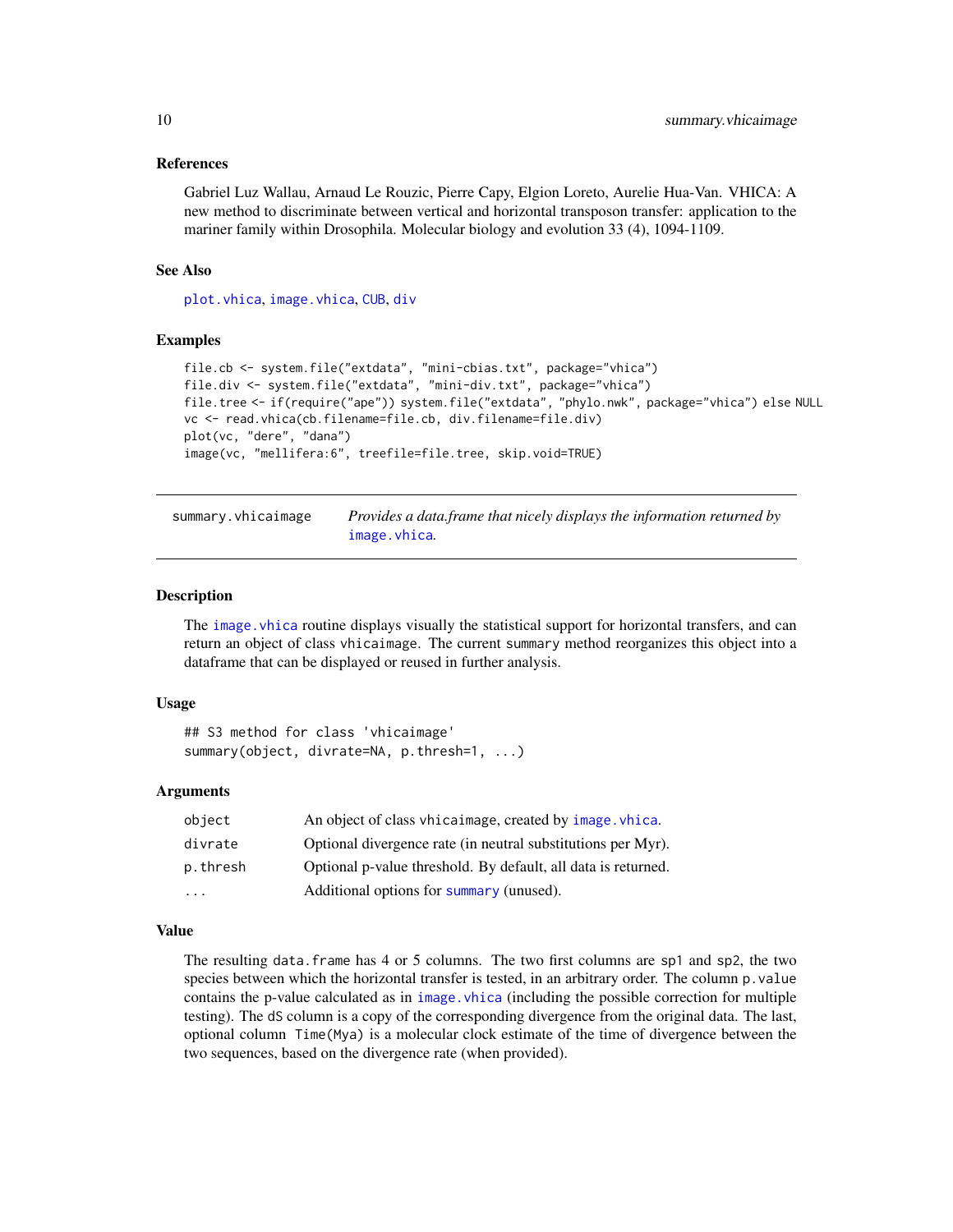#### <span id="page-10-0"></span>Author(s)

Implementation: Arnaud Le Rouzic <lerouzic@legs.cnrs-gif.fr> and Gabriel Wallau Scientists who designed the method: Gabriel Wallau, Aurélie Hua-Van, Arnaud Le~Rouzic.

#### References

Gabriel Luz Wallau, Arnaud Le Rouzic, Pierre Capy, Elgion Loreto, Aurélie Hua-Van. VHICA: A new method to discriminate between vertical and horizontal transposon transfer: application to the mariner family within Drosophila. Molecular biology and evolution 33 (4), 1094-1109.

#### See Also

[read.vhica](#page-7-1), [image.vhica](#page-4-1)

```
file.cb <- system.file("extdata", "mini-cbias.txt", package="vhica")
file.div <- system.file("extdata", "mini-div.txt", package="vhica")
file.tree <- if(require("ape")) system.file("extdata", "phylo.nwk", package="vhica") else NULL
vc <- read.vhica(cb.filename=file.cb, div.filename=file.div)
plot(vc, "dere", "dana")
im <- image(vc, "mellifera:6", treefile=file.tree, skip.void=TRUE)
summary(im)
```